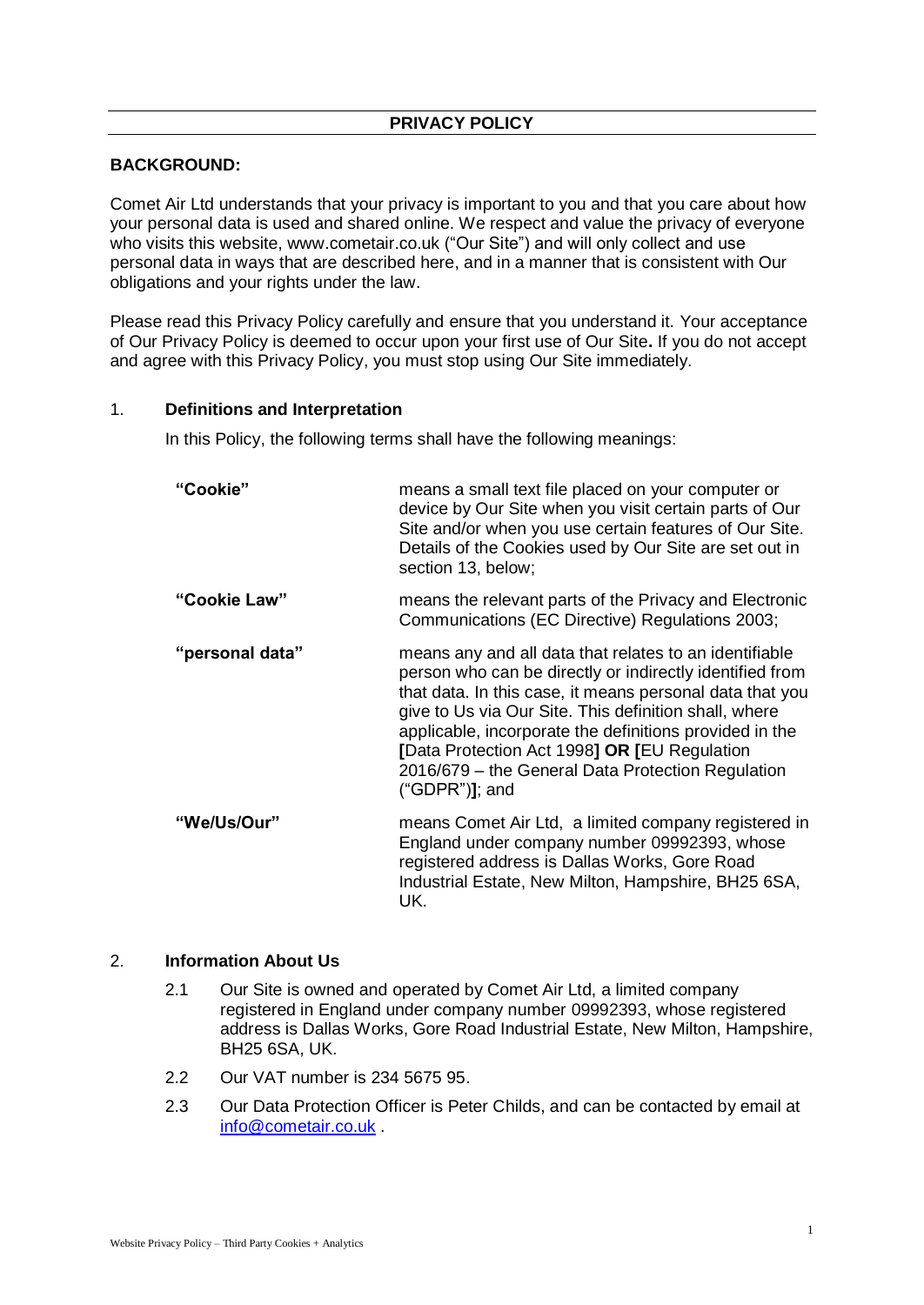# 3. **What Does This Policy Cover?**

This Privacy Policy applies only to your use of Our Site. Our Site may contain links to other websites. Please note that We have no control over how your data is collected, stored, or used by other websites and We advise you to check the privacy policies of any such websites before providing any data to them.

## 4. **Your Rights**

- 4.1 As a data subject, you have the following rights under the GDPR, which this Policy and Our use of personal data have been designed to uphold:
	- 4.1.1 The right to be informed about Our collection and use of personal data;
	- 4.1.2 The right of access to the personal data We hold about you (see section 12);
	- 4.1.3 The right to rectification if any personal data We hold about you is inaccurate or incomplete (please contact Us using the details in section  $(14)$ ;
	- 4.1.4 The right to be forgotten i.e. the right to ask Us to delete any personal data We hold about you (We only hold your personal data for a limited time, as explained in section 6 but if you would like Us to delete it sooner, please contact Us using the details in section 14);
	- 4.1.5 The right to restrict (i.e. prevent) the processing of your personal data;
	- 4.1.6 The right to data portability (obtaining a copy of your personal data to re-use with another service or organisation);
	- 4.1.7 The right to object to Us using your personal data for particular purposes; and
	- 4.1.8 Rights with respect to automated decision making and profiling.
- 4.2 If you have any cause for complaint about Our use of your personal data, please contact Us using the details provided in section 14 and We will do Our best to solve the problem for you. If We are unable to help, you also have the right to lodge a complaint with the UK's supervisory authority, the Information Commissioner's Office.
- 4.3 For further information about your rights, please contact the Information Commissioner's Office or your local Citizens Advice Bureau.

## 5. **What Data Do We Collect?**

Depending upon your use of Our Site, We may collect some or all of the following personal and non-personal data (please also see section 13 on Our use of Cookies and similar technologies):

- 5.1 name;
- 5.2 business/company name
- 5.3 job title;
- 5.4 profession;
- 5.5 contact information such as email addresses and telephone numbers;
- 5.6 demographic information such as post code, preferences, and interests;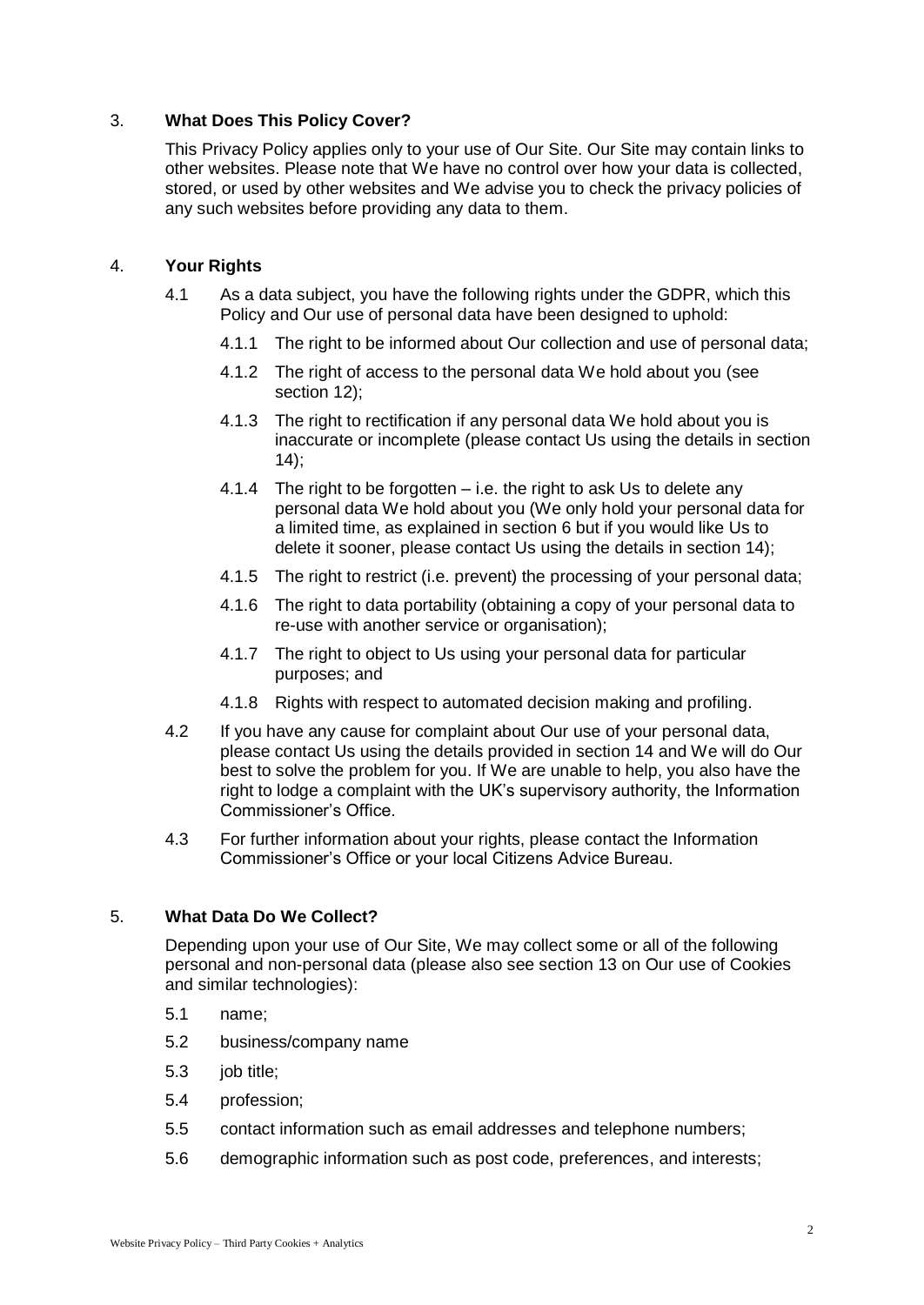- 5.7 financial information such as credit / debit card numbers;
- 5.8 IP address;
- 5.9 web browser type and version;
- 5.10 operating system;
- 5.11 a list of URLs starting with a referring site, your activity on Our Site, and the site you exit to;

#### 6. **How Do We Use Your Data?**

- 6.1 All personal data is processed and stored securely, for no longer than is necessary in light of the reason(s) for which it was first collected. We will comply with Our obligations and safeguard your rights under the GDPR at all times. For more details on security see section 7, below.
- 6.2 Our use of your personal data will always have a lawful basis, either because it is necessary for Our performance of a contract with you, because you have consented to Our use of your personal data (e.g. by subscribing to emails), or because it is in Our legitimate interests. Specifically, We may use your data for the following purposes:
	- 6.2.1 Personalising and tailoring your experience on Our Site;
	- 6.2.2 Supplying Our products **AND** services to you (please note that We require your personal data in order to enter into a contract with you);
	- 6.2.3 Personalising and tailoring Our products **AND** services for you;
	- 6.2.4 Replying to emails from you;
	- 6.2.5 Supplying you with emails that you have opted into (you may unsubscribe or opt-out at any time by contacting us with the details in Section 14);
	- 6.2.6 Market research;
	- 6.2.7 Analysing your use of Our Site and gathering feedback to enable Us to continually improve Our Site and your user experience;
- 6.3 With your permission and/or where permitted by law, We may also use your data for marketing purposes which may include contacting you by email **AND/OR** telephone **AND/OR** text message **AND/OR** post with information, news and offers on Our products **AND** services. We will not, however, send you any unsolicited marketing or spam and will take all reasonable steps to ensure that We fully protect your rights and comply with Our obligations under the GDPR and the Privacy and Electronic Communications (EC Directive) Regulations 2003.
- 6.4 Third parties (including Weebly) whose content appears on Our Site may use third party Cookies, as detailed below in section 13. Please refer to section 13 for more information on controlling Cookies. Please note that We do not control the activities of such third parties, nor the data they collect and use and advise you to check the privacy policies of any such third parties.
- 6.5 You have the right to withdraw your consent to Us using your personal data at any time, and to request that We delete it.
- 6.6 We do not keep your personal data for any longer than is necessary in light of the reason(s) for which it was first collected. Data will therefore be retained for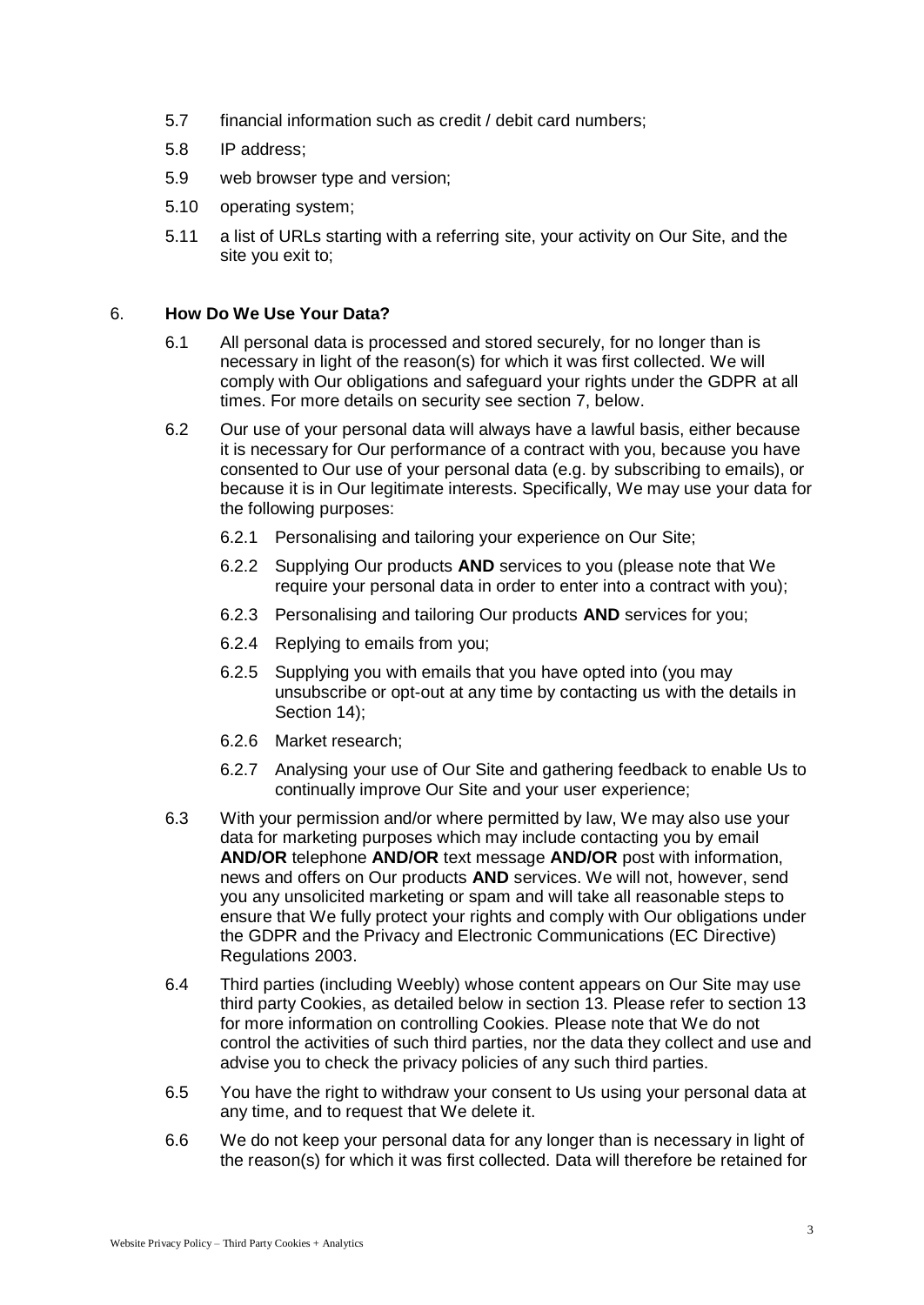the following periods (or its retention will be determined on the following bases):

6.6.1 We keep transaction records for a maximum of 7 years;

## 7. **How and Where Do We Store Your Data?**

- 7.1 We only keep your personal data for as long as We need to in order to use it as described above in section 6, and/or for as long as We have your permission to keep it.
- 7.2 Some or all of your data may be stored outside of the European Economic Area ("the EEA") (The EEA consists of all EU member states, plus Norway, Iceland, and Liechtenstein). You are deemed to accept and agree to this by using Our Site and submitting information to Us. If We do store data outside the EEA, We will take all reasonable steps to ensure that your data is treated as safely and securely as it would be within the UK and under the GDPR**.**
- 7.3 Data security is very important to Us, and to protect your data We have taken suitable measures to safeguard and secure data collected through Our Site.

## 8. **Do We Share Your Data?**

- 8.1 Subject to section 8.2, We will not share any of your data with any third parties for any purposes.
- 8.2 In certain circumstances, We may be legally required to share certain data held by Us, which may include your personal data, for example, where We are involved in legal proceedings, where We are complying with legal obligations, a court order, or a governmental authority.
- 8.3 We may compile statistics about the use of Our Site including data on traffic, usage patterns, user numbers, sales, and other information. All such data will be anonymised and will not include any personally identifying data, or any anonymised data that can be combined with other data and used to identify you. We may from time to time share such data with third parties such as prospective investors, affiliates, partners, and advertisers. Data will only be shared and used within the bounds of the law.
- 8.4 In certain circumstances, We may be legally required to share certain data held by Us, which may include your personal data, for example, where We are involved in legal proceedings, where We are complying with legal requirements, a court order, or a governmental authority.

## 9. **What Happens If Our Business Changes Hands?**

- 9.1 We may, from time to time, expand or reduce Our business and this may involve the sale and/or the transfer of control of all or part of Our business. Any personal data that you have provided will, where it is relevant to any part of Our business that is being transferred, be transferred along with that part and the new owner or newly controlling party will, under the terms of this Privacy Policy, be permitted to use that data only for the same purposes for which it was originally collected by Us.
- 9.2 In the event that any of your data is to be transferred in such a manner, you will not be contacted in advance and informed of the changes.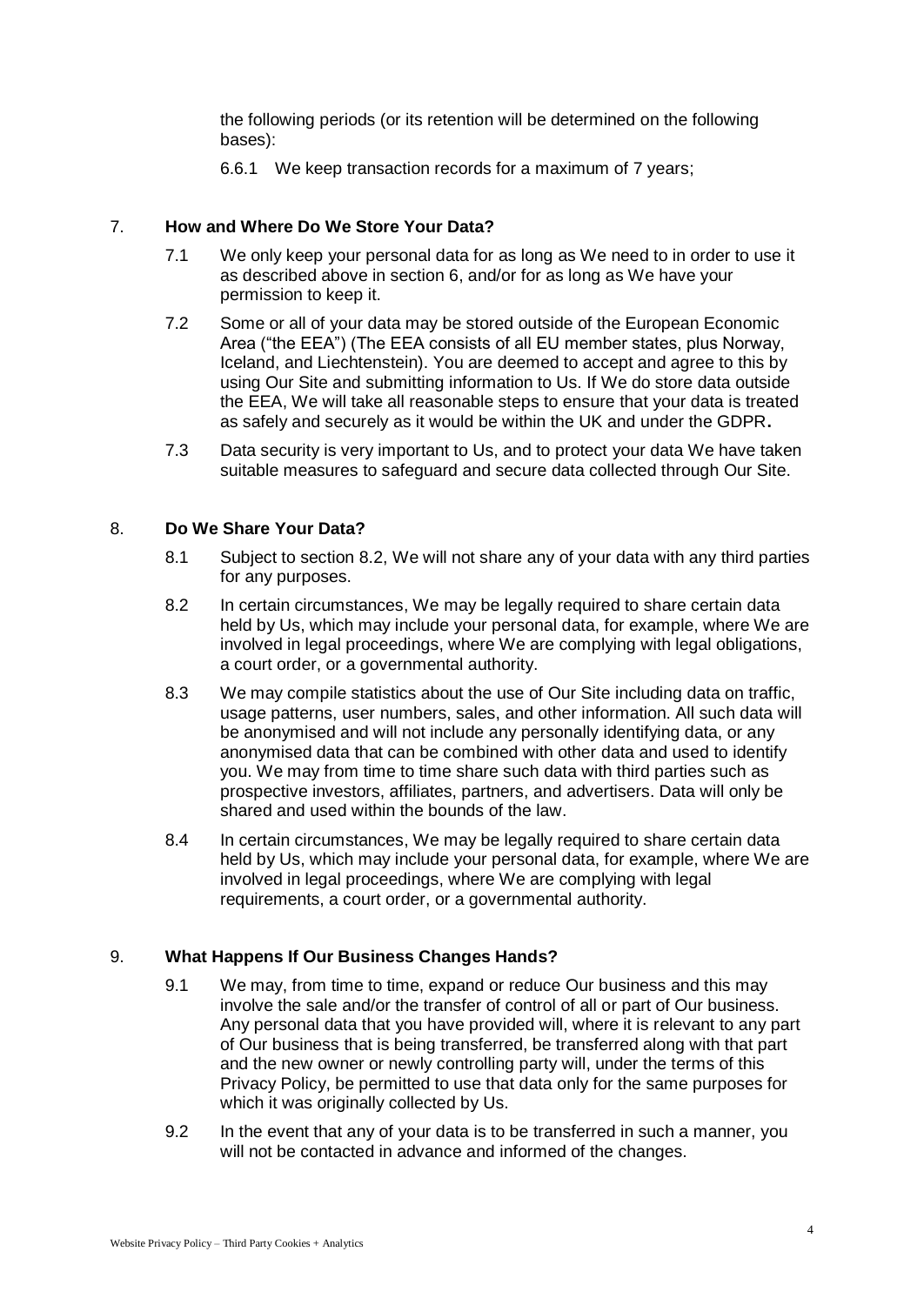# 10. **How Can You Control Your Data?**

- 10.1 In addition to your rights under the GDPR, set out in section 4, when you submit personal data via Our Site, you may be given options to restrict Our use of your data. In particular, We aim to give you strong controls on Our use of your data for direct marketing purposes (including the ability to opt-out of receiving emails from Us which you may do by unsubscribing using the links provided in Our emails and at the point of providing your details).
- 10.2 You may also wish to sign up to one or more of the preference services operating in the UK: The Telephone Preference Service ("the TPS"), the Corporate Telephone Preference Service ("the CTPS"), and the Mailing Preference Service ("the MPS"). These may help to prevent you receiving unsolicited marketing. Please note, however, that these services will not prevent you from receiving marketing communications that you have consented to receiving.

# 11. **Your Right to Withhold Information**

- 11.1 You may access Our Site without providing any data at all.
- 11.2 You may restrict Our use of Cookies. For more information, see section 13.

# 12. **How Can You Access Your Data?**

You have the right to ask for a copy of any of your personal data held by Us (where such data is held). Under the GDPR, no fee is payable and We will provide any and all information in response to your request free of charge. Please contact Us for more details at **[general@cometair.co.uk](mailto:general@cometair.co.uk)**, or using the contact details below in section 14.

## 13. **Our Use of Cookies**

- 13.1 Our Site may place and access certain first party Cookies on your computer or device. First party Cookies are those placed directly by Us and are used only by Us. We use Cookies to facilitate and improve your experience of Our Site and to provide and improve Our products **AND** services. We have carefully chosen these Cookies and have taken steps to ensure that your privacy and personal data is protected and respected at all times.
- 13.2 All Cookies used by and on Our Site are used in accordance with current Cookie Law.
- 13.3 Before Cookies are placed on your computer or device, you will be shown a pop-up requesting your consent to set those Cookies. By giving your consent to the placing of Cookies you are enabling Us to provide the best possible experience and service to you. You may, if you wish, deny consent to the placing of Cookies; however certain features of Our Site may not function fully or as intended.
- 13.4 Our Site uses analytics services provided by Weebly. Website analytics refers to a set of tools used to collect and analyse anonymous usage information, enabling Us to better understand how Our Site is used. This, in turn, enables Us to improve Our Site and the products **AND** services offered through it. You do not have to allow Us to use these Cookies, however whilst Our use of them does not pose any risk to your privacy or your safe use of Our Site, it does enable Us to continually improve Our Site, making it a better and more useful experience for you.